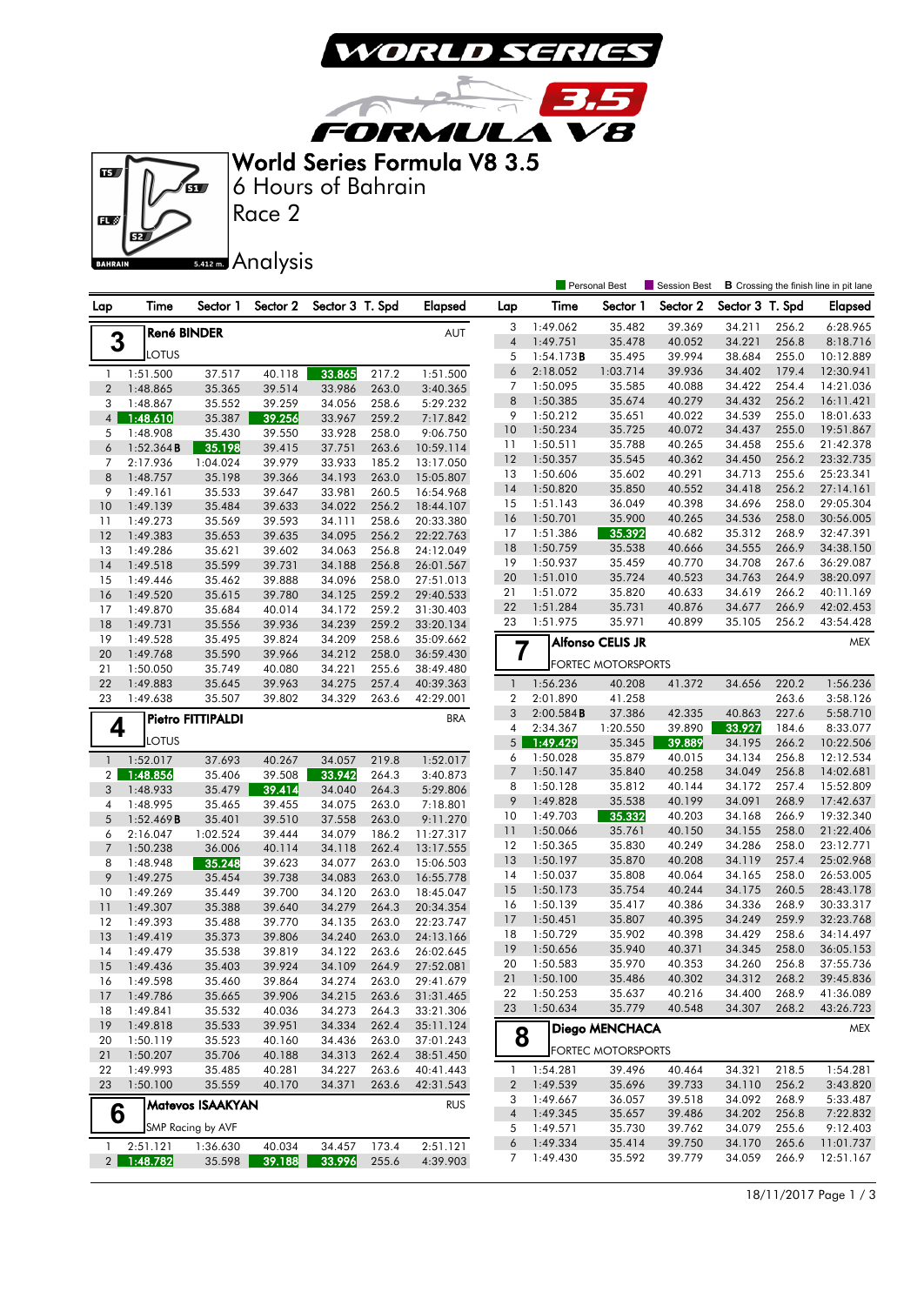

3.5

**FORMULA V8** World Series Formula V8 3.5

 $\sqrt{2}$ 



Race 2 6 Hours of Bahrain

## 5.412 m. Analysis

|                  |                      |                      |                  |                  |                |                        |                       |                      | <b>Personal Best</b>   | <b>Session Best</b> |                  |                | <b>B</b> Crossing the finish line in pit lane |
|------------------|----------------------|----------------------|------------------|------------------|----------------|------------------------|-----------------------|----------------------|------------------------|---------------------|------------------|----------------|-----------------------------------------------|
| Lap              | Time                 | Sector 1             | Sector 2         | Sector 3 T. Spd  |                | Elapsed                | Lap                   | Time                 | Sector 1               | Sector 2            | Sector 3 T. Spd  |                | <b>Elapsed</b>                                |
| $\,8\,$          | 1:49.224             | 35.359               | 39.731           | 34.134           | 264.9          | 14:40.391              | 13                    | 1:48.528             | 35.277                 | 39.191              | 34.060           | 259.9          | 24:38.662                                     |
| 9                | 1:54.055B            | 35.860               | 39.844           | 38.351           | 255.6          | 16:34.446              | 14                    | 1:48.863             | 35.319                 | 39.493              | 34.051           | 261.1          | 26:27.525                                     |
| 10               | 2:17.054             | 1:03.137             | 39.530           | 34.387           | 185.9          | 18:51.500              | 15                    | 1:49.155             | 35.392                 | 39.593              | 34.170           | 263.0          | 28:16.680                                     |
| 11               | 1:52.867B            | 35.542               | 39.455           | 37.870           | 253.2          | 20:44.367              | 16                    | 1:49.318             | 35.467                 | 39.648              | 34.203           | 263.6          | 30:05.998                                     |
| 12               | 2:10.837             | 57.275               | 39.387           | 34.175           | 182.4          | 22:55.204              | 17                    | 1:49.046             | 35.375                 | 39.650              | 34.021           | 263.6          | 31:55.044                                     |
| 13               | 1:48.867             | 35.483               | 39.340           | 34.044           | 255.0          | 24:44.071              | 18                    | 1:49.510             | 35.529                 | 39.848              | 34.133           | 263.0          | 33:44.554                                     |
| 14               | 1:49.633             | 35.777               | 39.699           | 34.157           | 256.8          | 26:33.704              | 19                    | 1:49.272             | 35.531                 | 39.636              | 34.105           | 262.4          | 35:33.826                                     |
| 15               | 1:48.953             | 35.513               | 39.510           | 33.930           | 257.4          | 28:22.657              | 20                    | 1:49.490             | 35.501                 | 39.722              | 34.267           | 263.0          | 37:23.316                                     |
| 16               | 1:49.186             | 35.544               | 39.406           | 34.236           | 266.2          | 30:11.843              | 21                    | 1:49.699             | 35.516                 | 39.846              | 34.337           | 261.1          | 39:13.015                                     |
| 17               | 1:49.473             | 35.747               | 39.587           | 34.139           | 258.6          | 32:01.316              | 22                    | 1:49.458             | 35.645                 | 39.817              | 33.996           | 264.9          | 41:02.473                                     |
| 18               | 1:49.416             | 35.712               | 39.618           | 34.086           | 256.8          | 33:50.732              | 23                    | 1:50.324             | 35.745                 | 40.189              | 34.390           | 266.9          | 42:52.797                                     |
| 19               | 1:50.253             | 35.929               | 39.830           | 34.494           | 255.6          | 35:40.985              |                       |                      | <b>Henrique CHAVES</b> |                     |                  |                | <b>PRT</b>                                    |
| 20               | 1:50.087             | 35.824               | 39.943           | 34.320           | 253.8          | 37:31.072              | 1                     | 7                    |                        |                     |                  |                |                                               |
| 21               | 1:49.875             | 35.876               | 39.792           | 34.207           | 255.6          | 39:20.947              |                       | AVF                  |                        |                     |                  |                |                                               |
| 22               | 1:49.810             | 35.814               | 39.860           | 34.136           | 256.2          | 41:10.757              | $\mathbf{1}$          | 1:55.059             | 39.735                 | 40.837              | 34.487           | 214.2          | 1:55.059                                      |
| 23               | 1:50.123             | 35.687               | 40.017           | 34.419           | 257.4          | 43:00.880              | $\overline{2}$        | 2:01.899             |                        |                     |                  | 249.7          | 3:56.958                                      |
|                  | <b>Roy NISSANY</b>   |                      |                  |                  |                | <b>FRA</b>             | 3                     | 1:49.836             |                        |                     |                  |                | 5:46.794                                      |
| 11               |                      |                      |                  |                  |                |                        | 4                     | 1:49.435             |                        |                     |                  |                | 7:36.229                                      |
|                  |                      | <b>RP MOTORSPORT</b> |                  |                  |                |                        | 5                     | 1:49.926             |                        |                     |                  |                | 9:26.155                                      |
| $\mathbf{1}$     | 1:55.321             | 40.024               | 40.789           | 34.508           | 223.0          | 1:55.321               | 6                     | 1:49.855             |                        |                     |                  |                | 11:16.010                                     |
| $\boldsymbol{2}$ | 1:49.976             | 35.671               | 40.016           | 34.289           | 267.6          | 3:45.297               | $7\overline{ }$       | 1:53.398B            |                        |                     |                  |                | 13:09.408                                     |
| 3                | 1:50.088             | 36.035               | 39.706           | 34.347           | 261.1          | 5:35.385               | 8                     | 2:19.251             |                        |                     |                  |                | 15:28.659                                     |
| $\overline{4}$   | 1:50.209             | 35.876               | 39.873           | 34.460           | 261.1          | 7:25.594               | 9                     | 1:49.114             |                        |                     |                  |                | 17:17.773                                     |
| 5                | 1:50.370             | 35.806               | 40.050           | 34.514           | 259.9          | 9:15.964               | 10 <sup>°</sup>       | 1:48.801             |                        |                     |                  |                | 19:06.574                                     |
| 6                | 1:50.254             | 35.762               | 40.008           | 34.484           | 259.2          | 11:06.218              | 11                    | 1:49.028             |                        |                     |                  |                | 20:55.602                                     |
| $\overline{7}$   | 1:53.849B            | 35.961               | 39.947           | 37.941           | 258.6          | 13:00.067              | 12                    | 1:49.014             |                        |                     |                  |                | 22:44.616                                     |
| 8                | 2:22.908             | 1:09.480             | 39.584           | 33.844           | 184.3          | 15:22.975              | 13                    | 1:48.956             |                        |                     |                  |                | 24:33.572                                     |
| 9                | 1:48.723             | 35.174               | 39.378           | 34.171           | 266.2          | 17:11.698              | 14                    | 1:49.160             |                        |                     |                  |                | 26:22.732                                     |
| 10               | 1:49.083             | 35.354               | 39.577           | 34.152           | 263.6          | 19:00.781              | 15                    | 1:49.223             |                        |                     |                  |                | 28:11.955                                     |
| 11               | 1:49.275             | 35.604               | 39.496           | 34.175           | 259.2          | 20:50.056              | 16                    | 1:49.283             |                        |                     |                  |                | 30:01.238                                     |
| 12               | 1:49.537             | 35.616               | 39.545           | 34.376           | 257.4          | 22:39.593              | 17                    | 1:49.721             |                        |                     |                  |                | 31:50.959                                     |
| 13               | 1:49.582             | 35.800               | 39.611           | 34.171           | 256.8          | 24:29.175              | 18                    | 1:49.634             |                        |                     |                  |                | 33:40.593                                     |
| 14               | 1:49.992             | 35.740               | 39.881           | 34.371           | 257.4          | 26:19.167              | 19                    | 1:49.786             |                        |                     |                  |                | 35:30.379                                     |
| 15               | 1:50.123             | 35.772               | 39.957           | 34.394           | 258.6          | 28:09.290              | 20                    | 1:50.294             |                        |                     |                  |                | 37:20.673                                     |
| 16               | 1:50.054             | 35.794               | 39.804           | 34.456           | 258.0          | 29:59.344              | 21                    | 1:50.686             |                        |                     |                  |                | 39:11.359                                     |
| 17               | 1:50.023             | 35.843               | 39.832           | 34.348           | 259.9          | 31:49.367              | 22                    | 1:49.885             |                        |                     |                  |                | 41:01.244                                     |
| 18               | 1:50.569             | 35.843               | 39.966           | 34.760           | 258.6          | 33:39.936              | 23                    | 1:50.647             |                        |                     |                  |                | 42:51.891                                     |
| 19               | 1:49.533             | 35.439               | 39.718           | 34.376           | 266.9          | 35:29.469              |                       |                      | Tatiana CALDERÓN       |                     |                  |                | COL                                           |
| 20               | 1:50.213             | 35.890               | 39.913           | 34.410           | 258.0          | 37:19.682              | 21                    |                      | RP MOTORSPORT          |                     |                  |                |                                               |
| 21               | 1:50.210             | 35.752               | 39.959           | 34.499           | 266.9          | 39:09.892              |                       |                      |                        |                     |                  |                |                                               |
| 22<br>23         | 1:50.391<br>1:50.622 | 36.005               | 39.967           | 34.419           | 258.6<br>268.2 | 41:00.283              | $\mathbf{1}$          | 1:55.902             | 40.219                 | 41.064              | 34.619           | 221.1          | 1:55.902                                      |
|                  |                      | 35.573               | 40.347           | 34.702           |                | 42:50.905              | $\overline{2}$        | 1:51.785             | 37.630                 | 39.768              | 34.387           | 259.9          | 3:47.687                                      |
| 12               |                      | Yu KANAMARU          |                  |                  |                | <b>JPN</b>             | 3                     | 1:49.556             | 35.881                 | 39.622              | 34.053           | 260.5          | 5:37.243                                      |
|                  | RP MOTORSPORT        |                      |                  |                  |                |                        | $\sqrt{4}$            | 1:49.792             | 35.702                 | 39.702              | 34.388           | 262.4          | 7:27.035                                      |
|                  |                      |                      |                  |                  |                |                        | 5                     | 1:49.652             | 35.593                 | 39.742              | 34.317           | 261.1          | 9:16.687                                      |
| $\mathbf{1}$     | 1:53.537             | 38.827               | 40.300           | 34.410           | 224.3          | 1:53.537               | 6                     | 1:50.131             | 35.682                 | 40.059              | 34.390           | 261.1          | 11:06.818                                     |
| $\overline{2}$   | 1:49.856             | 35.623               | 39.517           | 34.716           | 258.6          | 3:43.393               | 7                     | 1:50.332             | 35.816                 | 40.086              | 34.430           | 262.4          | 12:57.150                                     |
| 3                | 1:51.001             | 36.724               | 40.106           | 34.171           | 260.5          | 5:34.394               | 8                     | 1:49.587             | 35.774                 | 39.396              | 34.417           | 258.6          | 14:46.737                                     |
| $\overline{4}$   | 1:49.634<br>1:49.225 | 35.561               | 39.758           | 34.315           | 262.4          | 7:24.028               | 9                     | 1:53.771B            | 35.777                 | 39.606              | 38.388           | 258.6          | 16:40.508                                     |
| 5<br>6           |                      | 35.480<br>35.521     | 39.625<br>39.598 | 34.120           | 263.0<br>263.6 | 9:13.253               | 10                    | 2:18.556             | 1:04.982               | 39.340              | 34.234           | 183.7          | 18:59.064                                     |
|                  | 1:52.923B            |                      |                  | 37.804           |                | 11:06.176              | 11                    | 1:49.178             | 35.653                 | 39.337<br>39.727    | 34.188           | 256.8          | 20:48.242                                     |
| 7<br>8           | 2:16.723<br>1:48.560 | 1:03.116<br>35.338   | 39.606<br>39.364 | 34.001<br>33.858 | 186.2<br>259.9 | 13:22.899              | 12<br>13 <sup>1</sup> | 1:49.551<br>1:49.076 | 35.722<br>35.688       | 39.307              | 34.102<br>34.081 | 253.2<br>254.4 | 22:37.793<br>24:26.869                        |
| 9                | 1:52.323B            | 35.040               | 39.268           | 38.015           | 268.9          | 15:11.459<br>17:03.782 | 14                    | 1:49.198             | 35.573                 | 39.386              | 34.239           | 256.2          | 26:16.067                                     |
| 10               | 2:09.905             | 56.811               | 39.213           | 33.881           | 186.8          | 19:13.687              | 15                    | 1:49.287             | 35.648                 | 39.572              | 34.067           | 256.8          | 28:05.354                                     |
| 11               | 1:48.231             | 35.198               | 39.185           | 33.848           | 259.9          | 21:01.918              | <b>16</b>             | 1:49.266             | 35.622                 | 39.515              | 34.129           | 257.4          | 29:54.620                                     |
| 12               | 1:48.216             | 34.983               | 39.276           | 33.957           | 267.6          | 22:50.134              | 17                    | 1:49.339             | 35.732                 | 39.471              | 34.136           | 258.0          | 31:43.959                                     |
|                  |                      |                      |                  |                  |                |                        |                       |                      |                        |                     |                  |                |                                               |

18/11/2017 Page 2 / 3